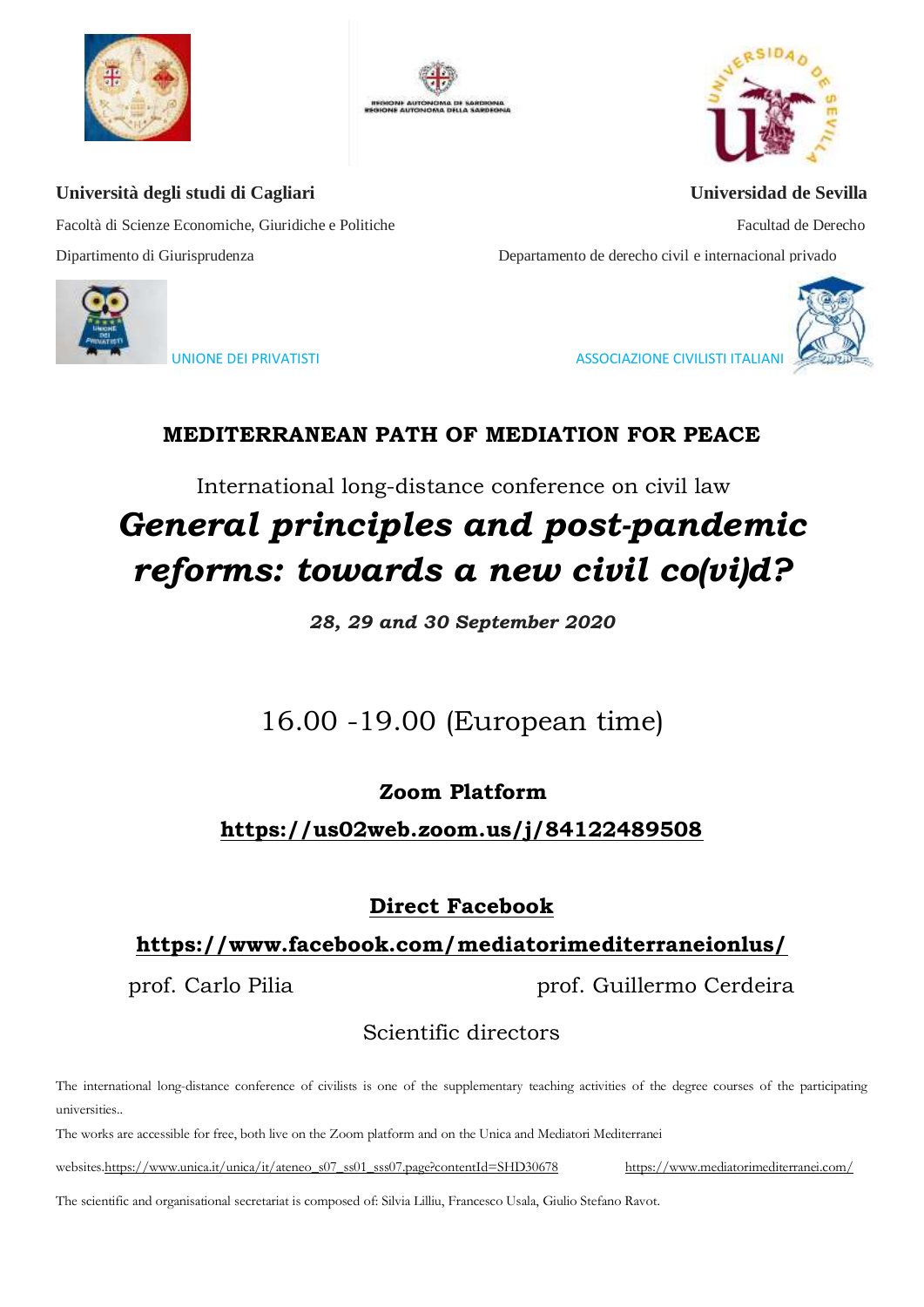





Facoltà di Scienze Economiche, Giuridiche e Politiche Facultad de Derecho Facultad de Derecho

Dipartimento di Giurisprudenza Departamento de derecho civil e internacional privado



UNIONE DEI PRIVATISTI ASSOCIAZIONE CIVILISTI ITALIANI

## **MEDITERRANEAN PATH OF MEDIATION FOR PEACE**

International long-distance conference on civil law

# *General principles and post-pandemic reforms: towards a new civil co(vi)d?*

*28, 29 and 30 September 2020*

#### **Zoom Platform <https://us02web.zoom.us/j/84122489508>**

#### **Direct Facebook <https://www.facebook.com/mediatorimediterraneionlus/>**

### **Aims and object of the conference**

Our civil law course, for many years already, open with an international conference in which we animate a discussion between professors and university students on topics of general interest and actuality. The serious Covid-19 crisis requires us to adapt the organizational modalities and the topics of discussion: the next international conference will take place online on the Zoom platform, on September 28, 29 and 30, 2020 and we will deal with *Pandemic and general principles of reform: towards a new "Co(vi)d-Civil?*

The teaching commitment of the academic staff should open with the discussion of the legal issues raised by the pandemic experience and encourage students to become aware of the fundamental role and social responsibility that jurists assume for the protection of rights in crisis situations in which they live. On the educational, formative and cultural level, first of all, our academic community focuses on the renewed social function of civilists for the protection of the fundamental rights of communities and their members.

As for the contents of the international long-distance conference activity, we have decided to alternate several Italian, Spanish and Latin American lecturers who speak about the pandemic and the general principles of civil law, in different sectors, with a view to reforming the current codifications.

More precisely, we have provided three modules, each covering three private sectors:

- I. Contract, bond and consumer law;
- II. The rights of the person, family and inheritance;
- III. Rights in rem, civil liability and health care liability.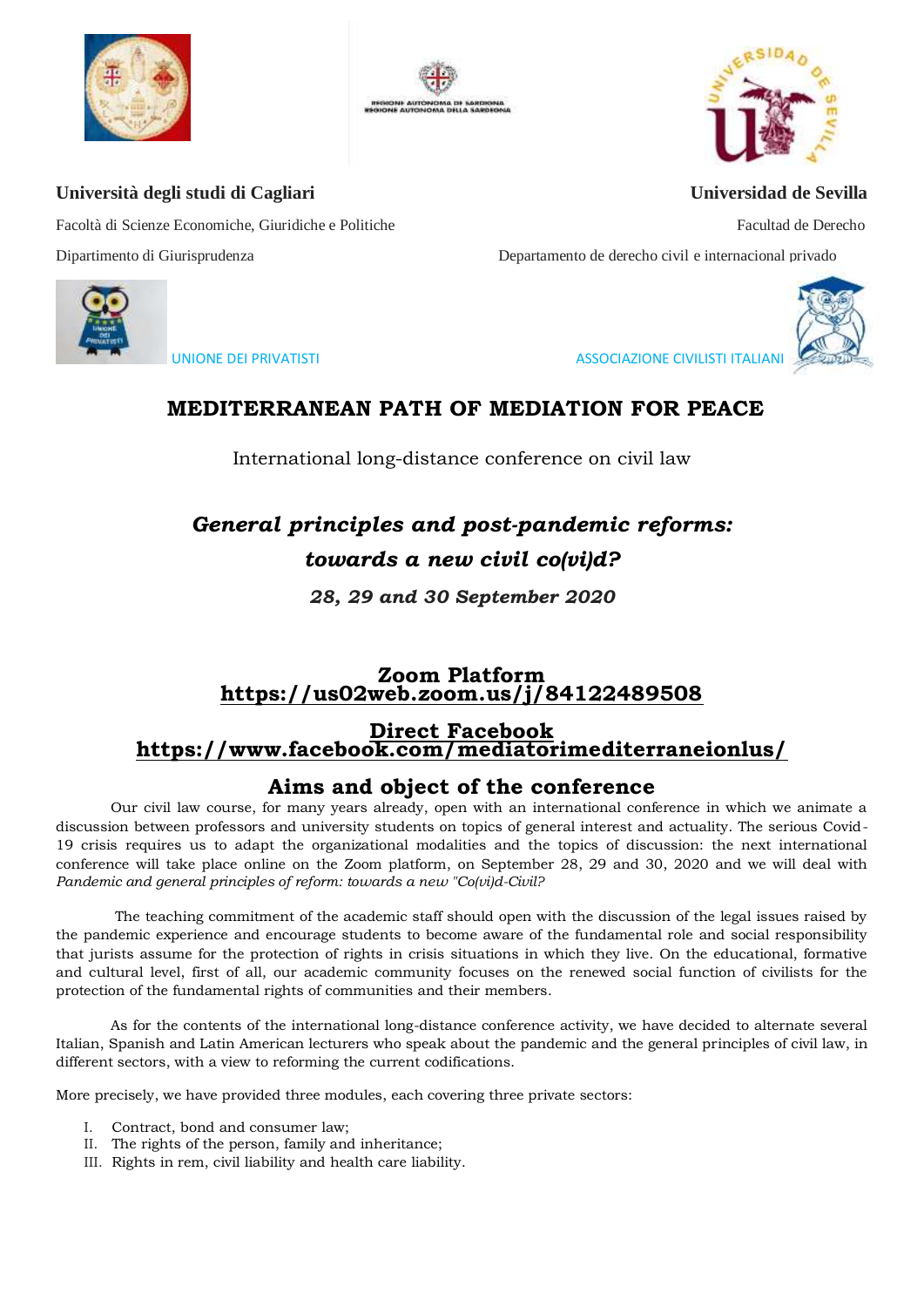





Facoltà di Scienze Economiche, Giuridiche e Politiche Facultad de Derecho

Dipartimento di Giurisprudenza Departamento de derecho civil e internacional privado



UNIONE DEI PRIVATISTI ASSOCIAZIONE CIVILISTI ITALIANI

#### **MEDITERRANEAN PATHS OF MEDIATION FOR PEACE**

*International long-distance conference on civil law*

**General principles and post-pandemic reforms: towards a new civil co(vi)d?** 

**28, 29 and 30 september 2020**

**Zoom Platform**

**<https://us02web.zoom.us/j/84122489508>**

#### **Direct Facebook**

**<https://www.facebook.com/mediatorimediterraneionlus/>**

**Program**

**Contract, bond and consumer law; the rights of the person, family and inheritance; rights in rem, civil liability and health care liability**

| Monday 28th September                                                              | Tuesday 28th September                                         | Wednesday 30th September                                             |
|------------------------------------------------------------------------------------|----------------------------------------------------------------|----------------------------------------------------------------------|
| Speakers                                                                           | <b>Speakers</b>                                                | Speakers                                                             |
| 16.00 Aurelio Gentili, Univ. Roma Tre                                              | 16.00 Marcos Mauricio Córdoba, Univ.<br>Abierta Interamericana | 16.00<br>Salvatore Mazzamuto, Univ.<br>Roma Tre                      |
| 16,20 Adriana Morón, Univ. Abiera Interamericana                                   | 16,20 Mauro Orlandi, Univ. Cattolica<br>Milano                 | 16,20 Carlos Villagrasa Alcaide, Univ.<br>Barcelona                  |
| 16,40 Massimo Franzoni, Univ. Bologna                                              | 16,40 Carlos Lasarte Álvarez, UNED                             | 16.40 Carlo Pilia, Univ. Cagliari                                    |
| 17,00 Fábio Siebeneichler de Andrade, Pontificia<br>Univ. Cátolica di Porto Alegre | 17.00 Massimo Proto, LinkCampus<br>University                  | 17,00 Leysser L. León Hilario, Pontificia<br>Univ. Católica del Perú |
| 17,20 Alberto Venturelli, Univ. Brescia                                            | 17,20 Margarita Castilla Barea, Univ.<br>Cadiz                 | 17,20 Andrea Nicolussi, Univ. Cattolica<br>Milano                    |
| 17,40 Rómulo Morales Hervias, Pontificia Univ.<br>Católica del Perú                | 17,40 Giuseppe Grisi, Univ. Roma Tre                           | 17.40 Lucila Inés Córdoba, Univ. Buenos<br>Aires                     |
| 18,00 <b>Emanuele Tuccari</b> , Univ. Pavia                                        | 18,00 Araceli Donado Vada, UNED                                | 18,00 Guillermo Cerdeira Bravo de<br><b>Mansilla</b> , Univ. Sevilla |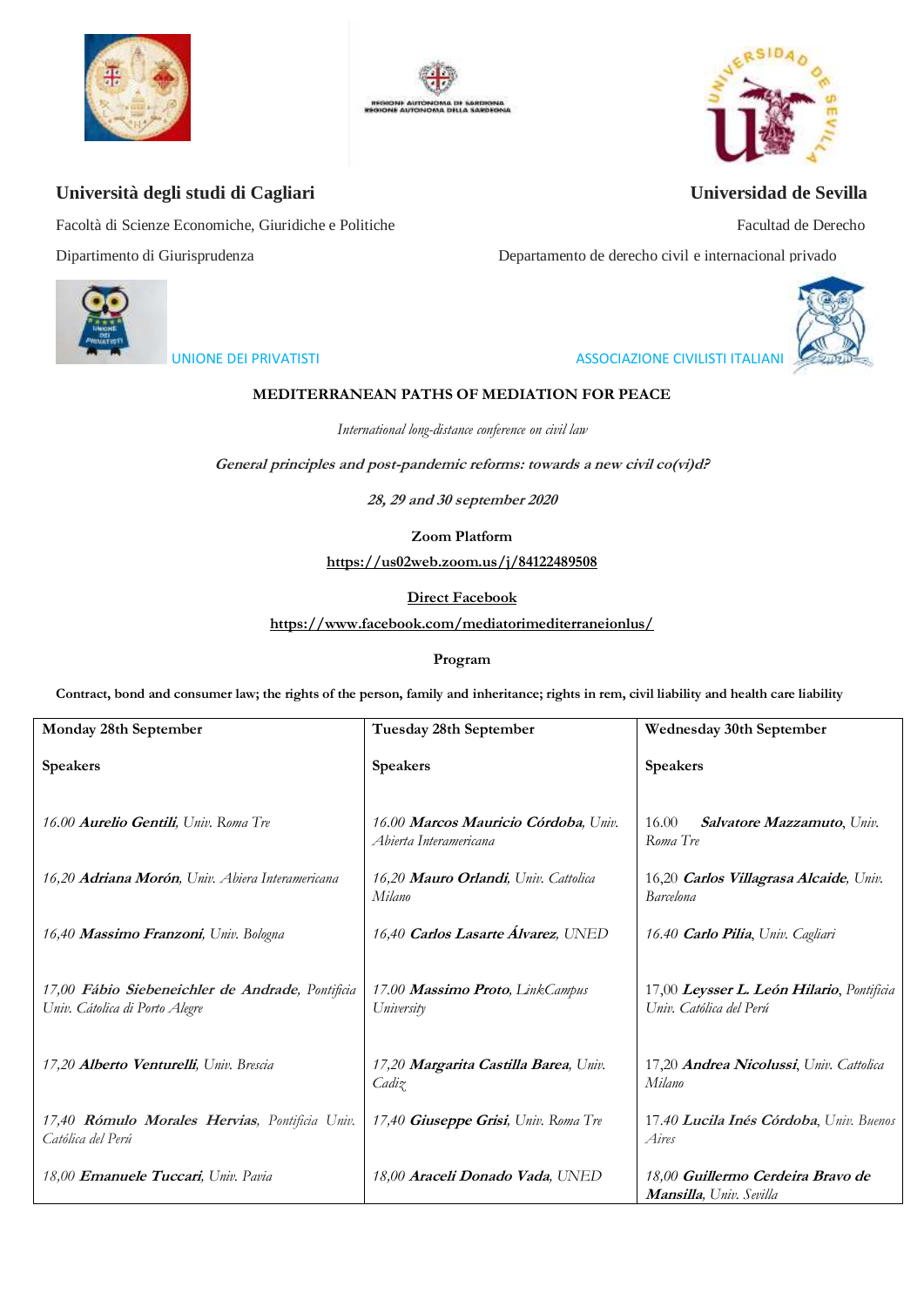





Facoltà di Scienze Economiche, Giuridiche e Politiche Facultad de Derecho

Dipartimento di Giurisprudenza Departamento de derecho civil e internacional privado

The Council of the Bar Association of Cagliari has been asked for the accreditation of the event for professional training purposes.























 $\mathbf{L}$ 

# US UNIVERSITATDE<br>BARCELONA